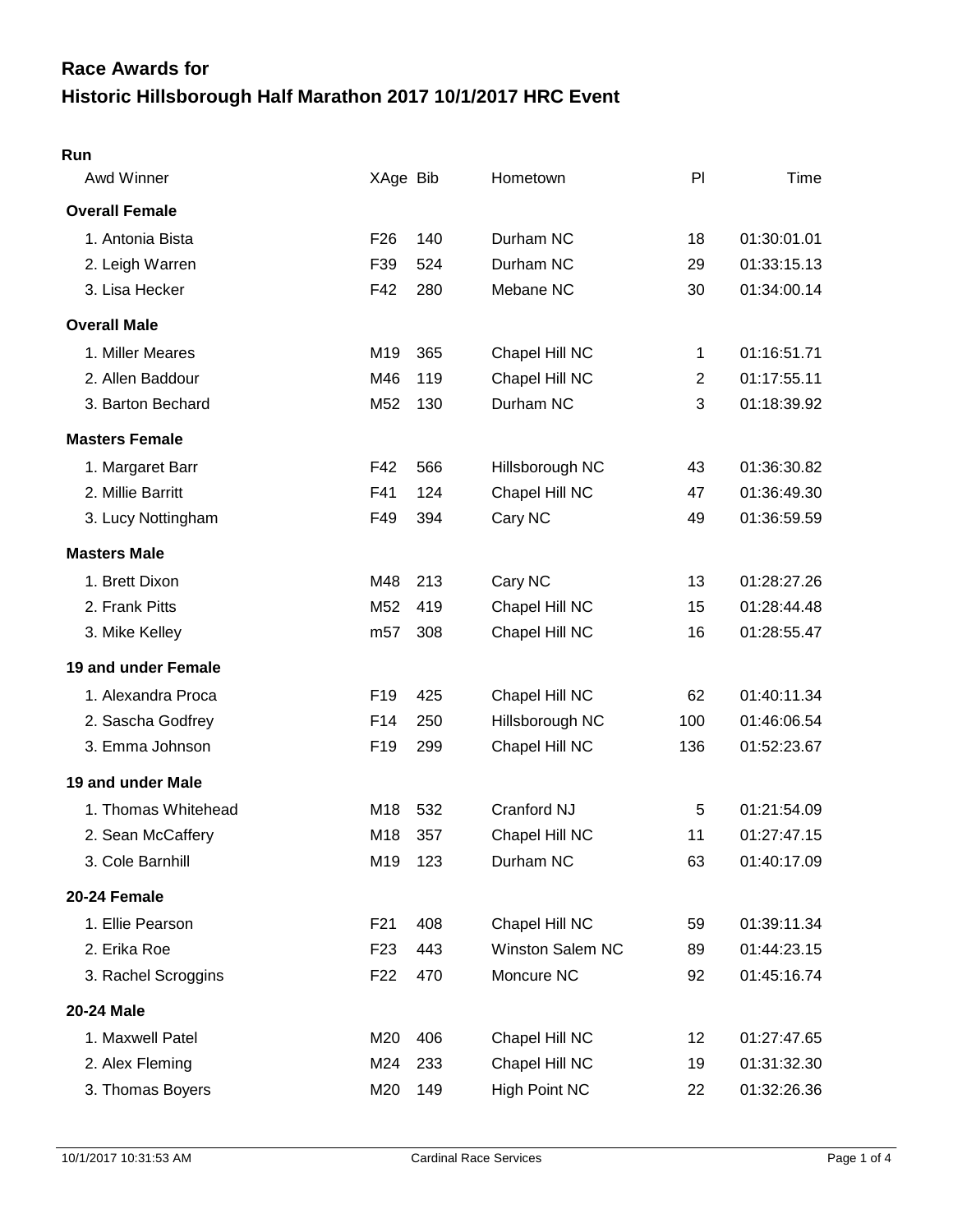# **25-29 Female**

| 1. Hannah Stallkamp | F <sub>25</sub> | 492 | Durham NC                       | 36  | 01:34:56.96 |
|---------------------|-----------------|-----|---------------------------------|-----|-------------|
| 2. Emily Moore      | F <sub>29</sub> | 377 | Nashville NC                    | 72  | 01:41:38.20 |
| 3. Chloe Greenberg  | F <sub>26</sub> | 263 | Fairfax VA                      | 87  | 01:43:25.32 |
| 25-29 Male          |                 |     |                                 |     |             |
| 1. Auston Sterling  | M25             | 495 | Carrboro NC                     | 6   | 01:21:58.83 |
| 2. Michael Fields   | M25             | 230 | Durham NC                       | 28  | 01:32:59.76 |
| 3. Damon Neanover   | M27             | 386 | <b>CARY NC</b>                  | 33  | 01:34:37.06 |
| <b>30-34 Female</b> |                 |     |                                 |     |             |
| 1. Hope Kilgo       | F30             | 312 | Raleigh NC                      | 58  | 01:38:46.57 |
| 2. Meredith Erwin   | F32             | 225 | Chapel Hill NC                  | 68  | 01:40:54.79 |
| 3. Dana Allen       | F32             | 107 | <b>RALEIGH NC</b>               | 70  | 01:41:24.98 |
| 30-34 Male          |                 |     |                                 |     |             |
| 1. Takeshi Ono      | M32             | 398 | Carrboro NC                     | 7   | 01:22:50.74 |
| 2. Nate Brooks      | M31             | 160 | Raleigh NC                      | 9   | 01:25:07.58 |
| 3. Bradley Pinker   | M31             | 417 | Chapel Hill NC                  | 20  | 01:31:44.70 |
| <b>35-39 Female</b> |                 |     |                                 |     |             |
| 1. Ellen Moss       | F36             | 380 | Durham NC                       | 41  | 01:36:23.46 |
| 2. Liz Herman       | F36             | 282 | <b>WAKE FOREST</b><br><b>NC</b> | 44  | 01:36:32.63 |
| 3. Sarah Ruff       | F38             | 451 | Chapel Hill NC                  | 74  | 01:41:45.92 |
| 35-39 Male          |                 |     |                                 |     |             |
| 1. josh west        | m35             | 529 | Durham NC                       | 4   | 01:21:32.36 |
| 2. James Osborne    | M36             | 401 | Durham NC                       | 8   | 01:24:57.50 |
| 3. Joseph Stone     | M37             | 496 | Hillsborough NC                 | 10  | 01:27:02.29 |
| 40-44 Female        |                 |     |                                 |     |             |
| 1. Laura Lamberson  | F44             | 322 | Hillsborough NC                 | 51  | 01:37:04.35 |
| 2. Christina Kim    | F42             | 313 | <b>DURHAM NC</b>                | 52  | 01:37:40.88 |
| 3. Rebecca Conway   | F42             | 191 | greensboro NC                   | 90  | 01:44:31.47 |
| 40-44 Male          |                 |     |                                 |     |             |
| 1. Gary Wilhelm     | M41             | 540 | Morrisville NC                  | 23  | 01:32:37.49 |
| 2. Derek Clewley    | M44             | 182 | Hillsborough NC                 | 40  | 01:36:23.32 |
| 3. Gabe Milla       | M44             | 372 | Chapel Hill NC                  | 50  | 01:37:01.16 |
| 45-49 Female        |                 |     |                                 |     |             |
| 1. Tami Pfeifer     | F46             | 413 | Hillsborough NC                 | 73  | 01:41:44.19 |
| 2. Tina Clossick    | F46             | 183 | Chapel Hill NC                  | 127 | 01:50:43.59 |
| 3. Debbie Corina    | F46             | 193 | Hillsborough NC                 | 128 | 01:51:06.69 |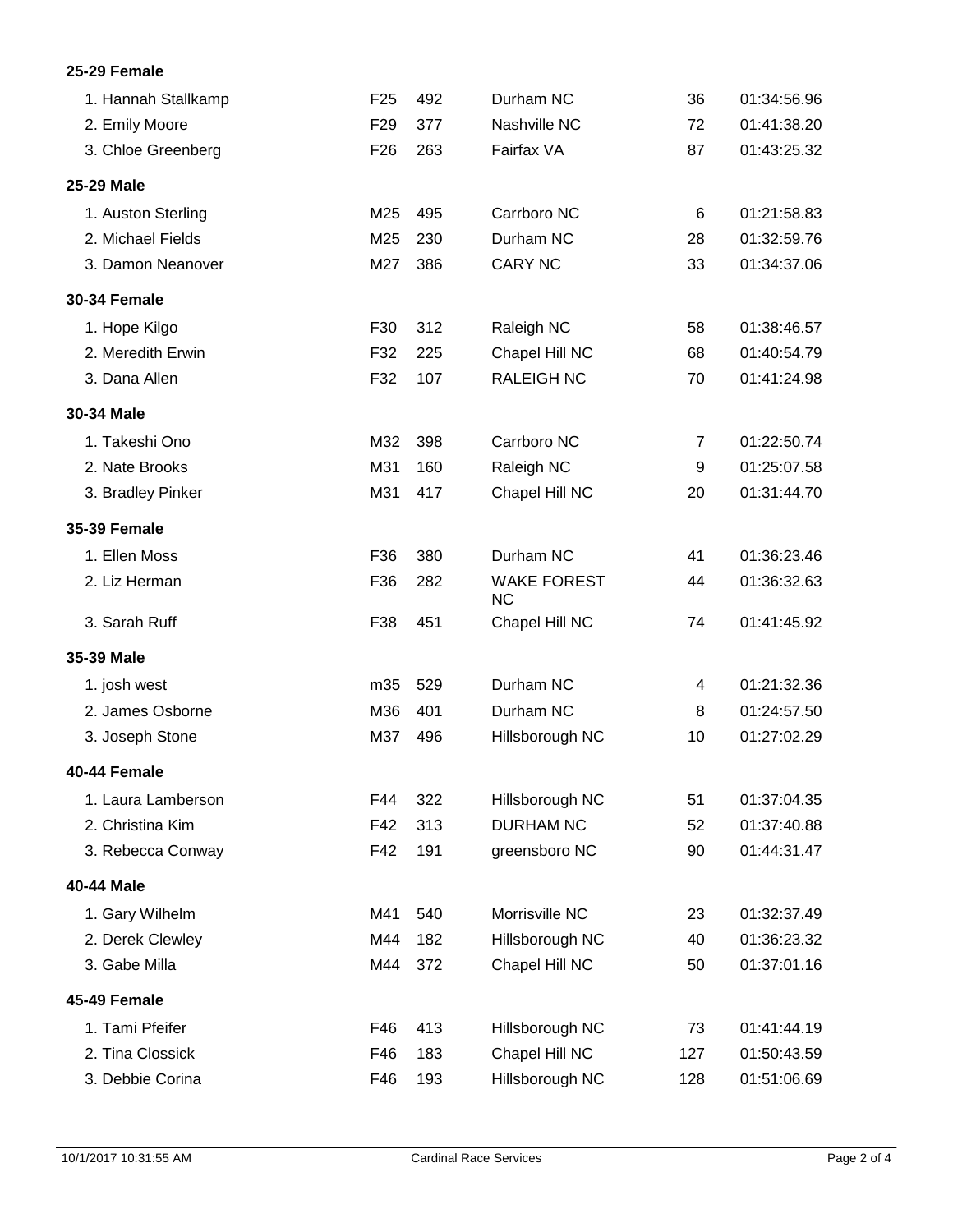# **45-49 Male**

| 1. Paul Kalin                          | M47             | 305 | Durham NC          | 17  | 01:28:59.20 |
|----------------------------------------|-----------------|-----|--------------------|-----|-------------|
| 2. Dieter Fassnacht                    | M48             | 227 | Clayton NC         | 31  | 01:34:10.96 |
| 3. Will Hicks                          | M48             | 283 | <b>Efland NC</b>   | 35  | 01:34:54.13 |
| <b>50-54 Female</b>                    |                 |     |                    |     |             |
| 1. Laurie Olson                        | F <sub>52</sub> | 397 | Raleigh NC         | 83  | 01:43:02.46 |
| 2. Teresa Scroggins                    | F <sub>51</sub> | 471 | Moncure NC         | 120 | 01:49:18.60 |
| 3. Kathy Matera                        | F <sub>54</sub> | 348 | Chapel Hill NC     | 122 | 01:49:35.78 |
| 50-54 Male                             |                 |     |                    |     |             |
| 1. Ulf Andre                           | M50             | 110 | Hillsborough NC    | 34  | 01:34:44.24 |
| 2. Ken Matthews                        | M50             | 352 | Raleigh NC         | 38  | 01:35:49.90 |
| 3. Erik Legg                           | M54             | 326 | Hillsborough NC    | 54  | 01:37:52.50 |
| <b>55-59 Female</b>                    |                 |     |                    |     |             |
| 1. Debbie Semmel                       | F <sub>55</sub> | 473 | <b>GRAHAM NC</b>   | 265 | 02:14:02.59 |
| 2. Jan Harrison                        | F <sub>59</sub> | 272 | <b>DURHAM NC</b>   | 268 | 02:14:44.20 |
| 3. Arleen Eppinger                     | F <sub>55</sub> | 564 | Hillsborough NC    | 326 | 02:30:39.76 |
| 55-59 Male                             |                 |     |                    |     |             |
| 1. Mauricio Morales                    | M55             | 378 | Rocky Mount NC     | 48  | 01:36:50.92 |
| 2. Clayton Sanders                     | M59             | 456 | <b>Fletcher NC</b> | 55  | 01:38:09.54 |
| 3. Jon Hunter                          | M <sub>55</sub> | 291 | Durham NC          | 117 | 01:49:04.31 |
| 60-64 Female                           |                 |     |                    |     |             |
| 1. emily read                          | f62             | 433 | supply NC          | 307 | 02:22:25.70 |
| 2. Jayne Cunningham                    | F61             | 199 | Hillsborough NC    | 321 | 02:28:00.92 |
| 3. Deanna Springall                    | F63             | 491 | Cary NC            | 384 | 02:54:13.58 |
| 60-64 Male                             |                 |     |                    |     |             |
| 1. James Pendergraph                   | M64             | 410 | Hillsborough NC    | 56  | 01:38:15.20 |
| 2. David Montefiori                    | M63             | 376 | Hillsborough NC    | 78  | 01:41:54.26 |
| 3. Rick Hoyle                          | M61             | 289 | Cary NC            | 102 | 01:46:12.13 |
| 65-69 Female                           |                 |     |                    |     |             |
| 1. Alice Finnell                       | F65             | 232 | Chapel Hill NC     | 348 | 02:37:36.95 |
| 2. MaryAnn Smith                       | F67             | 409 | Pittsboro NC       | 377 | 02:48:31.71 |
| 3. Unassigned - 2 Eligible Registrants |                 |     |                    |     |             |
| 65-69 Male                             |                 |     |                    |     |             |
| 1. John Northen                        | M67             | 393 | Chapel Hill NC     | 133 | 01:52:10.15 |
| 2. Jeff Kuglitsch                      | M65             | 320 | Rocky Mount NC     | 249 | 02:09:44.58 |
| 3. Dick Reaves                         | M68             | 434 | Cary NC            | 253 | 02:10:32.44 |